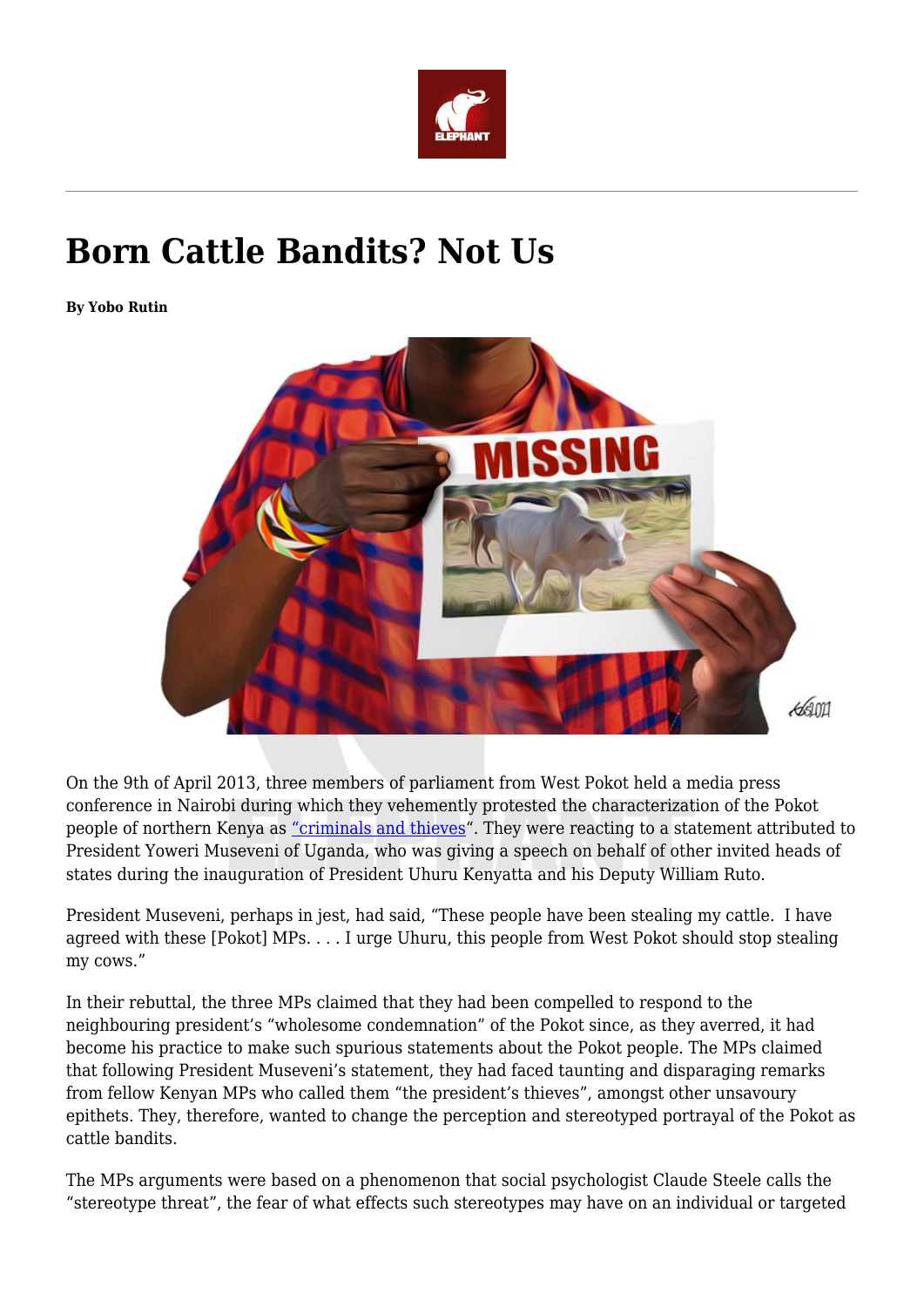group. In this case, the impact it may have on the innocent Pokot who does not practice cattle rustling and banditry as well on inter-communal relations between the Pokot and other communities. "In as much as these remarks could pass off as soft, friendly and populist, we are not averse to the grave repercussions that remarks could have in [mopping \[sic\] ethnic passions and cross-border](https://www.standardmedia.co.ke/counties/article/2000081243/leaders-angered-by-museveni-remarks-wants-apology) [tensions](https://www.standardmedia.co.ke/counties/article/2000081243/leaders-angered-by-museveni-remarks-wants-apology) particularly among pastoralist communities in the said regions," said Pkosing, who is the MP for Pokot South.

The MPs highlighted the risks associated with persistent stereotyping and misguided narratives about "others" and raised the challenge of what needs to be done to maintain social cohesion in Kenya.

But there were those who disagreed with the pronouncements of the Pokot leaders. "While we abhor the general characterization of a whole community as cattle rustlers, it does not help either to deny the shame and embarrassment the few errant elements have caused our people and neighbours," said the then Baringo County Speaker William Kamket.

## **Stereotyping is pervasive, persistent, but…**

Kenya is a multi-ethnic, multi-linguistic and multicultural country where any individual or ethnic community may be subjected to stereotyping and coded language by others. There are, however, concerns that the open and persistent stereotyping of particular communities — bordering on hate speech — could be counterproductive in many respects.

Stereotyping "other" communities could lead to prejudice, discrimination, and open hostility amongst groups. This, therefore, begs the question of whether it would not be prudent to educate social groups on the need to avoid using wounding words that could ignite prejudice, discrimination, tension, and conflict. Indeed, the National Integration and Cohesion Commission (NCIC) gives ethnic stereotyping as grounds for prosecution.

Stereotyping is an instance of what the psychologist Jerome Bruner calls "going beyond the information given", the capacity for equivalence grouping — assigning objects to categories and making inferences about their specific attributes based on what we think we know about the class in general. It is part of the cognitive machinery that allows us to deal with novelty in everyday life. As Bruner puts it, "If we were to respond to each event as unique and to learn anew what to do about it or even what to call it, we would soon be swamped by the complexity of our environment. This is the reason why stereotyping is a common human feature.

Just because stereotyping is cognitively inescapable, however, does not mean that stereotypes are generally accurate. We also have cognitive mechanisms in place that make stereotypes resistant to change in the face of conflicting evidence. Despite evidence to the contrary about the targeted social groups, the in-group tends to always hold onto the adopted stereotypes. This is especially the case when stereotypes are laden with emotional content and thus form the basis for prejudice.

Concerning prejudice and discrimination, it may not be uncommon for stereotypes and misleading narratives to influence official attitudes, policy, institutional and administrative orientations towards certain ethnic/social groups or regions, resulting in unfavourable social, economic, political, and administrative outcomes. This is irrespective of how remotely realistic such assessments may be. Officers, in any case, are part of society, dominant or otherwise.

#### **Stereotypes and narratives on pastoralists and arid lands**

Pastoralists have long borne a barrage of unfavourable and misleading stereotypes and narratives that have impacted their well-being. These are either based on their livelihoods, their environment,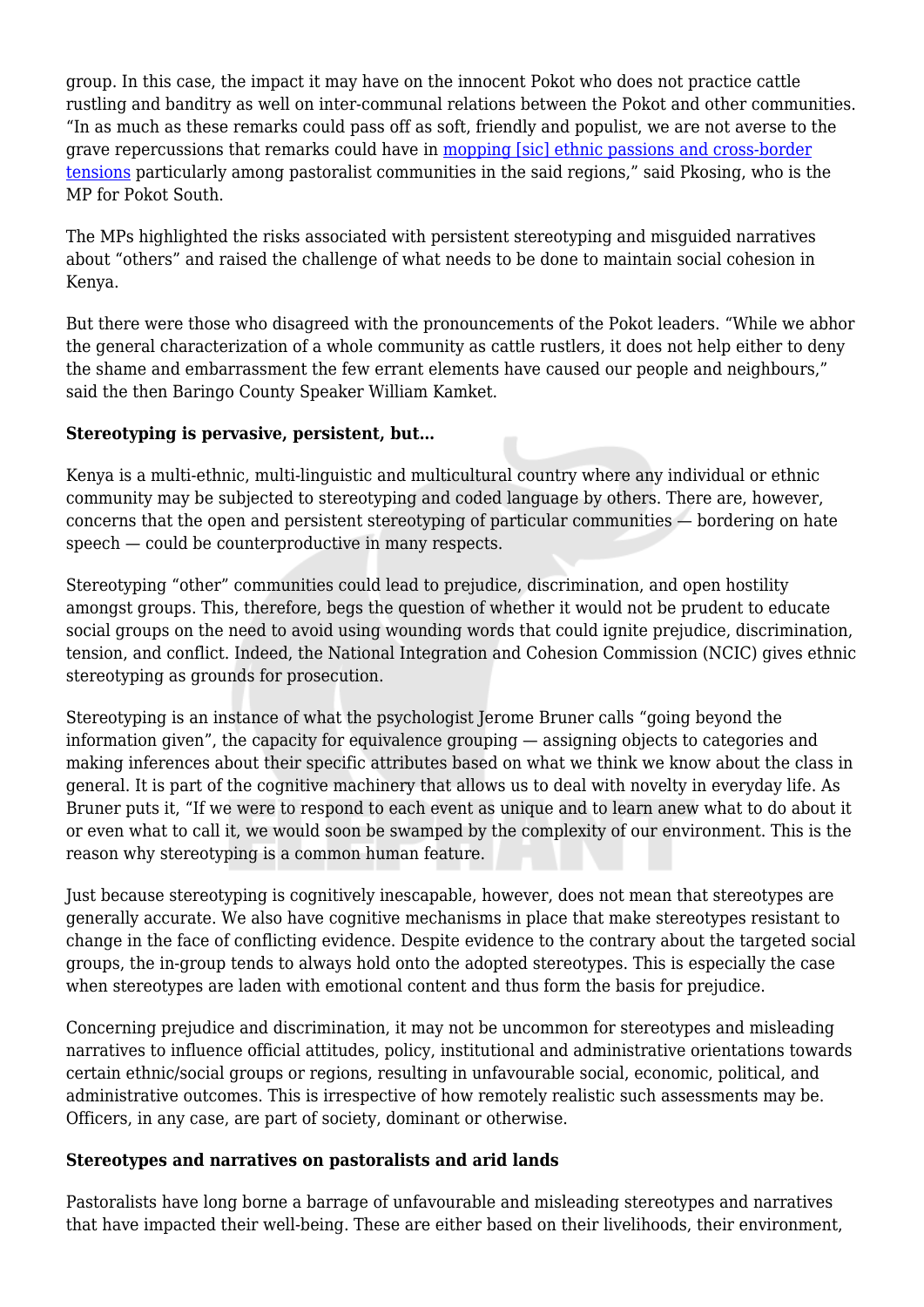or their cultural practices. Importantly, these stereotypes and narratives have led to, or become, a reflection of these communities' marginalization, exclusion, and discrimination.

There are several ways in which pastoralists and other social groups are socially constructed and (re)presented in daily discourse. These forms vary from well-publicized political speeches, policy statements and approaches, to media coverage, and commentaries expressing concern about conflicts and insecurity in pastoralists' areas. Kenyans are therefore well exposed to the different ways in which pastoralists and other minorities are constructed as essential categories.

In his report titled *[The Unrelenting Persistence of Certain Narratives](https://pubs.iied.org/sites/default/files/pdfs/migrate/10081IIED.pdf)*, Michael Ochieng catalogues the narratives and stereotypes about Kenya's arid and semi-arid regions where pastoralists reside, and their adverse effects on social policy change. He identifies the national actors responsible for defining policy narratives on development and climate change adaptation in Kenya, their perceptions about ASALs (Arid and Semi-Arid Lands) and the premises that underpin these perceptions and narratives.

Ochieng observes that powerful narratives about the ASALs are a legacy of the Sessional Paper Number 10 of 1965 that laid the basis for subsequent policy and marginalization of arid lands. These include the security/insecurity/conflict narrative perpetrated by the [state of emergency](http://web.stanford.edu/group/tomzgroup/pmwiki/uploads/1426-1964-04-KS-AMS.pdf) that revolved around security (specifically, insecurity). He notes, "The area and the people came to be viewed largely in terms of security, and interactions between them and organs of the state were defined in the same terms. Most government resources spent in these areas went to security, law and order, albeit with little respect for the rule of law."

Hardly any investments were made in social service delivery or economic development between independence in 1963 and the reintroduction of multi-party politics in 1992. As a result, the ASALs, particularly those in northern Kenya, missed out almost entirely on the development opportunities of the first three decades of independence. The narrative that mobile pastoralism was irrational, unproductive, and environmentally destructive was essentially an all-embracing narrative with economic, socio-cultural and environmental overtones. "It had devastating effects on the way both policymakers and the rest of the society viewed pastoralists – largely as backward and resistant to change, refusing to modernize and take advantage of the benefits of civilization and development. Anthropological explanations such as 'cattle complex' were used to validate such characterization."

Hardly any investments were made in social service delivery or economic development between independence in 1963 and the reintroduction of multi-party politics in 1992.

The little policy attention extended to the ASALs in the late 1970s led to the creation of the Ministry of Reclamation of Arid and Semi-Arid Areas and Wastelands, a perfect condemnation of the ASAL areas based on their perceived non-productivity. This, notwithstanding that the country continued to rely on these regions for the steady supply of livestock and livestock products and to benefit from its rich biodiversity in support of a thriving tourism economy. Ochieng links this narrative to the proclamation of Sessional Paper No. 10 of 1965 that the ASALs could only benefit from the economy as recipients of "grants of subsidized loans" from the more economically productive parts of the country.

#### **Purveyors of stereotypes, hostilities**

Whether held by the majority/dominant or minority/non-dominant groups, stereotypes explain things easily. They take less effort and give the appearance of order without the difficult work that understanding the entire hierarchy of things demands. They reinforce the belief and disbelief of its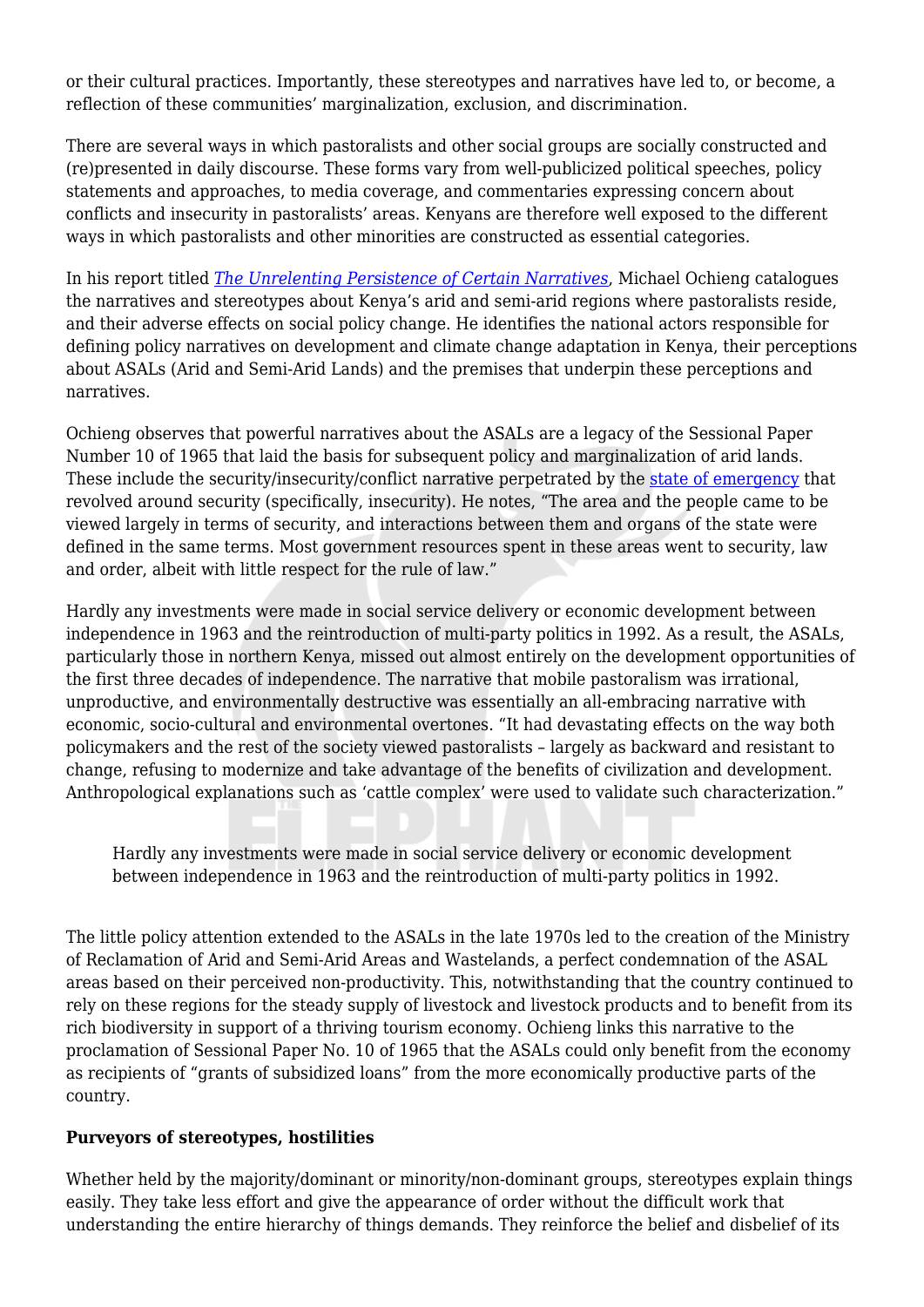users and furnish the basis for the development and maintenance of solidarity for the [prejudiced.](https://www.jstor.org/stable/30038977)

Minority groups do not escape the tendency toward stereotype, partly because of the set of economic, political, cultural, and personal reasons they find themselves in. The hostility of the minority/target group is expressed partly towards other minority groups and in part towards the dominant groups (pastoralists amongst themselves and pastoralists jointly against farmer/ agricultural groups). And when minorities become dominant groups, they sometimes discriminate [against their own](https://onlinelibrary.wiley.com/doi/abs/10.1901/jeab.1975.24-117) (non-dominant clans). Claude Steele, for instance, has pointed out that stigmatized populations may adopt [counter-stereotypical behaviours](https://www.acponline.org/acp_policy/policies/racial_ethnic_disparities_2010.pdf) to dissociate themselves from stereotypes. Thus, prejudice and discrimination affect not only the attitudes and behaviour of minority group members towards the standards set by the dominant society but also their responsibility to themselves and their groups. Self-regarding attitudes are as much part of one's social experience as attitudes toward other persons and social norms.

When minorities become dominant groups, they sometimes turn to discriminate against their own.

An assessment of descriptive content of cultural stereotypes not only indicates their consensual [sharing](https://psycnet.apa.org/record/1998-07091-021) but also that the content influences accepted norms for inter-group relations that finally [justify discrimination.](https://journals.sagepub.com/doi/abs/10.1177/0146167211411723)

### **Content of Kenyan ethnic group stereotypes**

In their study, [An Examination of Ethnic Stereotypes and Coded Language Use in Kenya and its](https://isdsnet.com/ijds-v7n11-06.pdf) [Implication for National Cohesion,](https://isdsnet.com/ijds-v7n11-06.pdf) Joseph Naituli and Sellah King'oro have provided stereotypes of nearly every community in Kenya based on region. The graphic below presents the common stereotypes used in Baringo and Elgeyo Marakwet counties.

| Common Stereotype | Targeted<br>Community | Translation             | Meaning                                                                          |
|-------------------|-----------------------|-------------------------|----------------------------------------------------------------------------------|
| Ng'oroko          | Pokot                 | Cattle rustlers         | People who steal livestock                                                       |
| Punyoot           | Any community         | Enemy                   | Any community not meant to share<br>resources with -Elgeyo and Marakwet<br>views |
| Chepng'al         | Nandi                 | Person of many<br>words | Very proud and talkative                                                         |
| Ng'etiik          | Luo                   | <b>Boys</b>             | The uncircumcised                                                                |
| Cheptukenyot      | Tugen                 | Tugen lady              | The very mean lady                                                               |
| Kimurkelda        | Kikuyu                | Brown teeth             | Community of people with brown<br>teeth                                          |
| Chepturkanyat     | Turkana               | Turkana lady            | The dirty lady who never observes<br>hygiene                                     |

*Source: [Naituli and King'oro \(2018\)](https://www.theelephant.info/about:blank)*

## **Just what is it with the Pokot and others?**

The Pokot (Pochoon singular, Pokot plural) of north-western Kenya and the Amudat District of northeastern Uganda have been at the centre of national and regional discussions, narratives and stereotypes around cattle raiding, conflict and insecurity. Often portrayed as the exemplars of cattle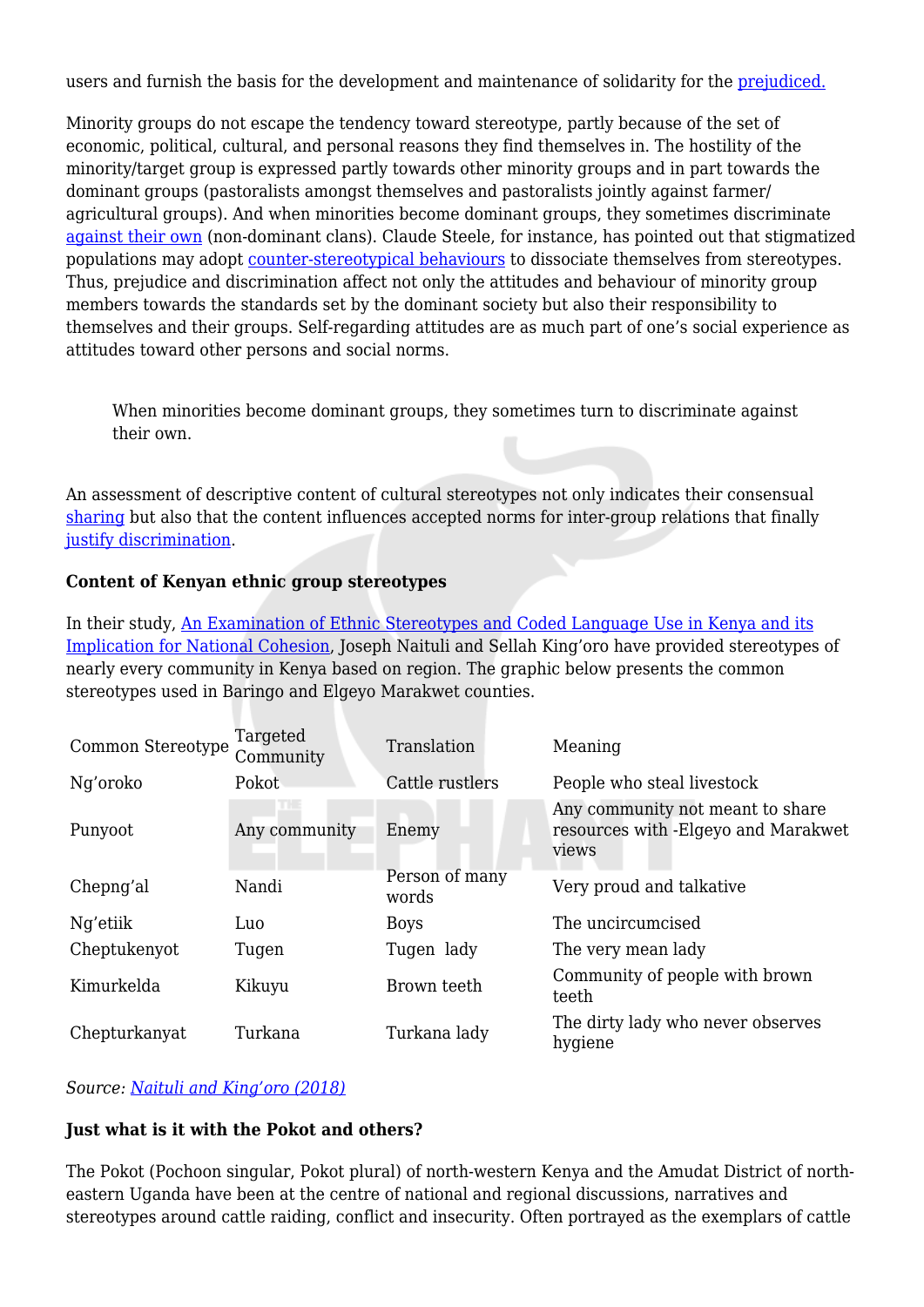rustling and banditry in the north-western corner of Kenya, many Pokot strongly protest what they perceive as the tendency to criminalize the entire community because of the practice of a few. In the narratives and stereotypes, they are usually accompanied by a supporting cast of their neighbours the Keiyo, Marakwet, and Turkana, not forgetting fellow travellers from across the Ugandan border — the Karamojong, amongst others.

Some members of the Pokot community and their allies argue that most individuals in the community are against the practice of cattle raiding. Yet, the Pokot community is persistently cast in blanket, villainous terms. Little consideration is given to context and the historical realities in which the Pokot, and indeed the other communities in their localities, have found themselves. It should be noted that the Pokot also have stereotypes of their own that target other [communities.](https://isdsnet.com/ijds-v7n11-06.pdf)

Many Pokot strongly protest what they perceive as the tendency to criminalize the entire community because of the practice of a few.

While the "transformative" school of thought in conflict studies holds that cattle rustling — an activity that has been practised for hundreds of years — might have radically changed and acquired a horrendously sophisticated character in manifold ways, it is imperative, the Pokot argue, to interrogate the deep and tangled roots of the persistence of the practice and find urgent, pragmatic, and long-term measures to eradicate it rather than condemning a whole community.

A quick sampling — from different timelines and sources — of the various favourable or unfavourable narratives, stereotypes and analytical proclamations targeting the Pokot, that could well refer to other communities too, might be illustrative:

"The region's most formidable and battle-hardened ethnic war machine" — Paul Goldsmith, The Cost of Cattle Rustling in Northern [Kenya, 1994](https://www.jstor.org/stable/43817187).

"The Pokot have hostile relations with almost all of [their neighbours](https://www.jstor.org/stable/43817187)."

"Vulnerability to frequent harassment from their neighbours has made the Pokot a [tough and](https://www.theelephant.info/about:blank) [ruthless](https://www.theelephant.info/about:blank) people."

"The heaviest losses of the Kenya military since independence has been sustained during the ill-fated suppression of the [Pokot](https://scholarsbank.uoregon.edu/xmlui/bitstream/handle/1794/20550/Muntet_oregon_0171N_11643.pdf;jsessionid=82EFF5323EBD751B22AF5F75BE46A670?sequence=1)."

"Due to their small territory the Pokot have remained the most ethnically cohesive society, and often their conflict for grazing area is about community [survival.](https://agris.fao.org/agris-search/search.do?recordID=GB2013202937)"

"It is therefore important to educate the Pokot and other communities on issues related to stereotypes and coded language because it is evident that it can cause violent reactions between one community and [another](https://isdsnet.com/ijds-v7n11-06.pdf)."

"Cattle are symbols of wealth, blessings, and the male identity. Raiding has been common place, as warriors are expected to replenish declining herds or to take vengeance on those who have [raided them](https://www.iwgia.org/en/resources/publications/305-books/2557-red-spotted-ox-a-pokot-life.html)."

"You have reached the Heart of Africa. You are now entering Karamoja Closed District. No visitor may enter without an outlying districts permit" — Colonial signposts marking Karamoja [region](https://www.scribd.com/document/4684113/The-Scramble-for-Cattle-Power-and-Guns-in-Karamoja).